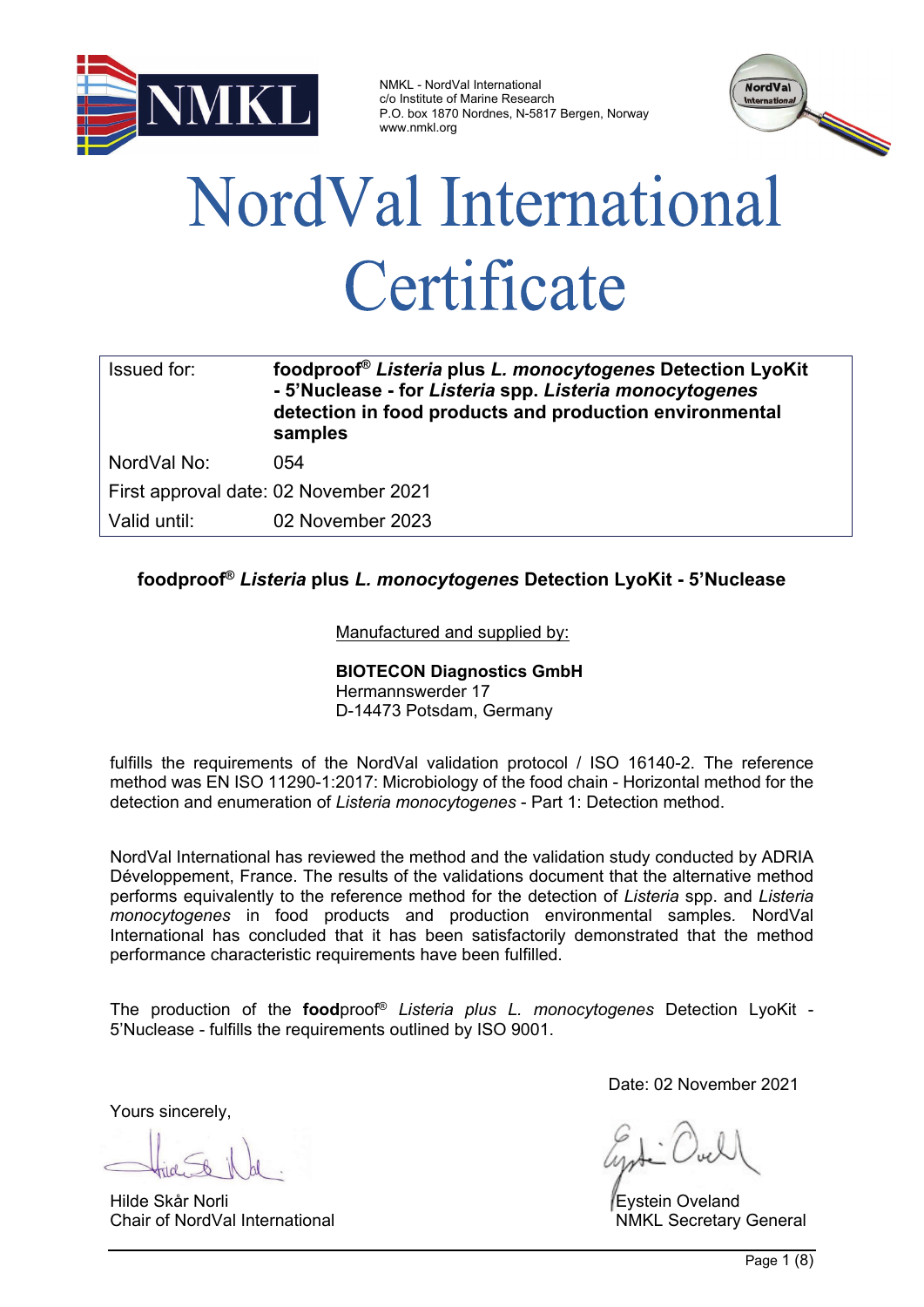

## **PRINCIPLE OF THE METHOD**

The method is based on an enrichment step, DNA extraction and real-time PCR detection using PCR instruments with a FAM, a VIC/Yakima Yellow or HEX and a ROX or Texas Red detection channel.

The following three enrichment / DNA extraction protocols were evaluated during the validation study. There is a declaration of equivalence between the **food**proof® StarPrep Two Kit and the **food**proof® StarPrep Two 8-Strip Kit:

|                 |                   | <b>Protocol A</b>                                                                                                    | <b>Protocol B</b>                                                                       | <b>Protocol C</b>                                                                        |  |  |  |
|-----------------|-------------------|----------------------------------------------------------------------------------------------------------------------|-----------------------------------------------------------------------------------------|------------------------------------------------------------------------------------------|--|--|--|
| Enrichment step |                   | Actero Listeria<br>Enrichment Media<br>(ALEM)<br>$22h + 2h$<br>$36^{\circ}$ C ± 1 $^{\circ}$ C<br>(dilution $1:7$ )  | Half Fraser (ISO)<br>$25h \pm 1h$<br>$30^{\circ}$ C ± 1 $^{\circ}$ C<br>(dilution 1:10) | Half Fraser (ISO)<br>$48h + 2h$<br>$30^{\circ}$ C ± 1 $^{\circ}$ C<br>(dilution $1:10$ ) |  |  |  |
| Extraction      | Kit               | foodproof StarPrep<br>Two 8-Strip Kit                                                                                | foodproof StarPrep<br>Two Kit                                                           | foodproof StarPrep<br>Two Kit                                                            |  |  |  |
|                 | Protocol          | Procedure A<br><b>STANDARD</b>                                                                                       | Procedure A<br><b>STANDARD</b>                                                          | Procedure B<br><b>RAPID</b>                                                              |  |  |  |
|                 | Enrichment volume | $800$ µl                                                                                                             | 800 µl                                                                                  | $200$ µl                                                                                 |  |  |  |
|                 | <b>PCR</b>        | 5 <sub>µ</sub>                                                                                                       | 5 <sub>µ</sub>                                                                          | 5 <sub>µ</sub>                                                                           |  |  |  |
| Confirmation    |                   | Streaking 10 µl onto O&A<br>The presence of only typical colonies allows confirmation of the<br>positive PCR result. |                                                                                         |                                                                                          |  |  |  |

Kits for DNA extraction:

- **food**proof® StarPrep Two Kit (order No. S 400 08.1)
- **food**proof® StarPrep Two 8-Strip Kit (order No. S 400 17 L)

Kit for PCR:

- **food**proof® *Listeria* plus *L. monocytogenes* Detection LyoKit (order No. R 602 51-1 or R 602 51-2)

The detection kit provides all reagents required for PCR.

#### **FIELD OF APPLICATION**

The **food**proof® *Listeria* plus *L. monocytogenes* LyoKit - 5' Nuclease – is applicable for detection of *Listeria* spp. and *Listeria monocytogenes* in food products and production environmental samples.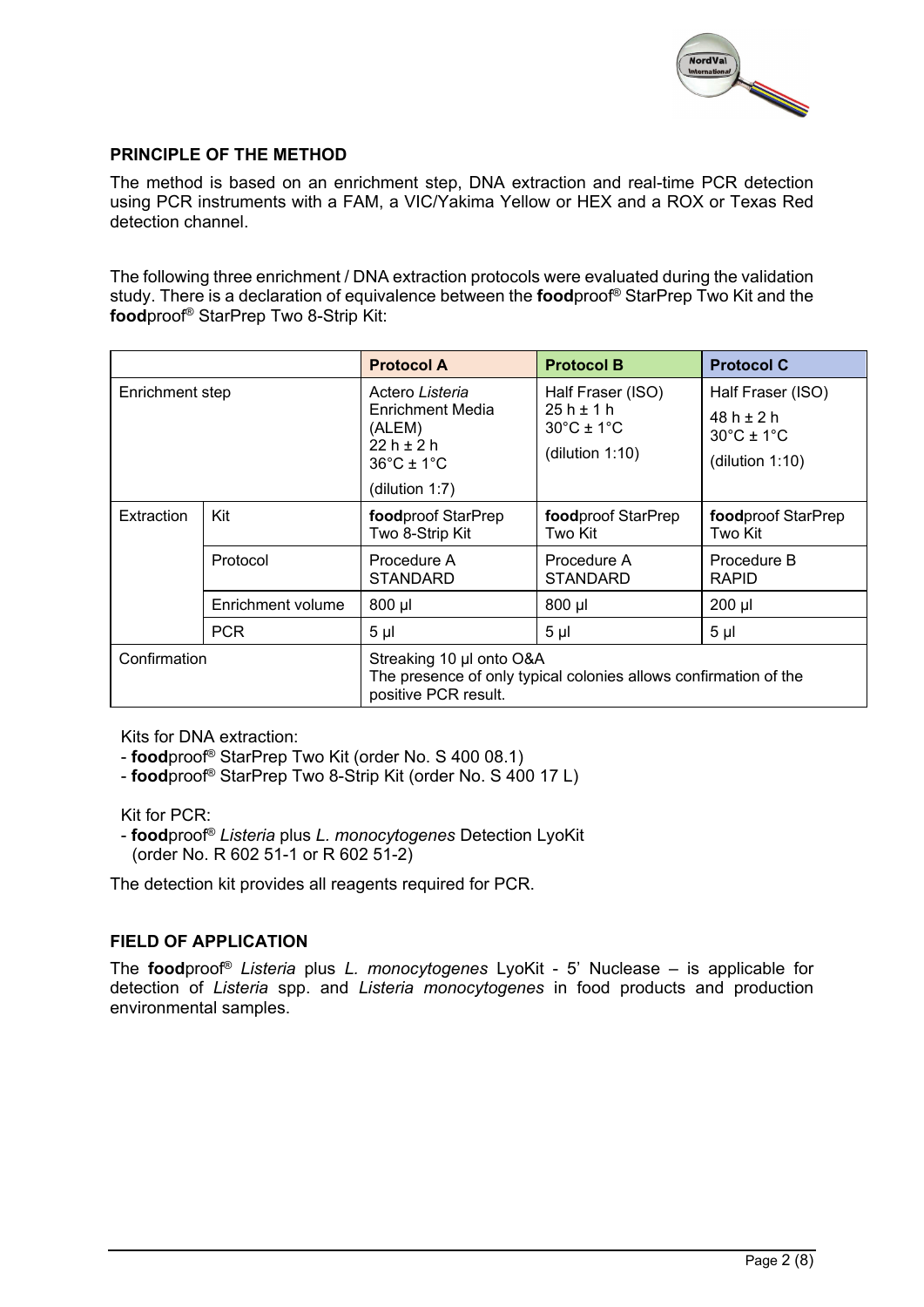

#### **METHOD PERFORMANCE CHARACTERISTICS**

#### **Selectivity studies**

For *Listeria* spp., 50 strains belonging to *Listeria* genus including 20 *Listeria monocytogenes* and 30-non target strains were tested. All *Listeria* strains were detected by PCR and all the non-target strains gave negative PCR results.

For *Listeria monocytogenes,* 50 *Listeria monocytogenes* strains gave positive PCR results. 30 non-target strains, including 10 *Listeria* genus strains not belonging to *Listeria monocytogenes* were all found negative.

For inclusivity studies, the most challenging protocol was tested (Protocol A, shortest incubation time). For all tested target and non-target strains, the **food**proof® StarPrep Two 8-Strip Kit (procedure A STANDARD) was used for DNA extraction.

#### **Sensitivity studies**

The sensitivity is the ability of the method to detect the analyte.

A total of 404 samples were analysed using the three protocols. 60% of the samples tested were naturally contaminated. 108 samples were artificially contaminated using 44 different strains of *L. monocytogenes*, yielding fractional positive recovery. The results for the categories analysed for *Listeria* spp. and *Listeria monocytogenes*, respectively, using Protocol A, B and C are provided in Table 1 and Table 2.

| <b>Matrices</b>                                        | <b>PA</b> | <b>NA</b> | <b>PD</b>      | <b>ND</b>      | <b>FP</b>      | <b>Sum</b> | RT (%) | $SE_{alt}$ (%) | $SEref$ (%) | $FPR(\% )$     |  |
|--------------------------------------------------------|-----------|-----------|----------------|----------------|----------------|------------|--------|----------------|-------------|----------------|--|
| <b>Protocol A</b>                                      |           |           |                |                |                |            |        |                |             |                |  |
| composite foods/ready<br>to eat and ready to<br>reheat | 28        | 24        | 8              | 11             | $\mathbf 0$    | 71         | 73.2   | 76.6           | 83.0        | $\overline{0}$ |  |
| meat products                                          | 33        | 20        | 5              | $\overline{7}$ | $\overline{2}$ | 67         | 80.6   | 82.6           | 89.1        | 9.5            |  |
| milk and dairy products                                | 30        | 29        | 3              | $\Omega$       | $\Omega$       | 62         | 95.2   | 100.0          | 90.9        | $\mathbf 0$    |  |
| vegetables                                             | 37        | 31        | 3              | $\overline{4}$ | 5              | 80         | 90.0   | 88.9           | 93.3        | 14.30          |  |
| seafood and fishery<br>products                        | 23        | 22        | 9              | 8              | $\Omega$       | 62         | 72.6   | 80.0           | 77.5        | $\Omega$       |  |
| environmental samples                                  | 32        | 23        | 5              | $\overline{2}$ | 0              | 62         | 88.7   | 94.9           | 87.2        | 00             |  |
| <b>TOTAL</b>                                           | 183       | 149       | 33             | 32             | $\overline{7}$ | 404        | 83.4   | 86.4           | 86.8        | 4.5            |  |
| <b>Protocol B</b>                                      |           |           |                |                |                |            |        |                |             |                |  |
| composite foods/ready<br>to eat and ready to<br>reheat | 39        | 31        | $\Omega$       | 0              | 1              | 71         | 100.0  | 100.0          | 100.0       | 3.1            |  |
| meat products                                          | 41        | 25        | 1              | $\Omega$       | $\Omega$       | 67         | 98.5   | 100.0          | 97.6        | $\overline{0}$ |  |
| milk and dairy products                                | 30        | 31        | $\Omega$       | $\Omega$       | 1              | 62         | 100.0  | 100.0          | 100.0       | 3.1            |  |
| vegetables                                             | 42        | 35        | $\overline{2}$ | 0              | 1              | 80         | 97.5   | 100.0          | 95.5        | 2.8            |  |
| seafood and fishery<br>products                        | 31        | 29        | $\Omega$       | $\Omega$       | $\overline{2}$ | 62         | 100.0  | 100.0          | 100.0       | 6.5            |  |
| environmental samples                                  | 34        | 28        | $\Omega$       | 0              | $\Omega$       | 62         | 100.0  | 100.0          | 100.0       | 0              |  |
| <b>TOTAL</b>                                           | 217       | 179       | 3              | 0              | 5              | 404        | 99.3   | 100.0          | 98.6        | 2.7            |  |

*Table 1. The results of the sensitivity study for Listeria spp. using Protocols A, B and C*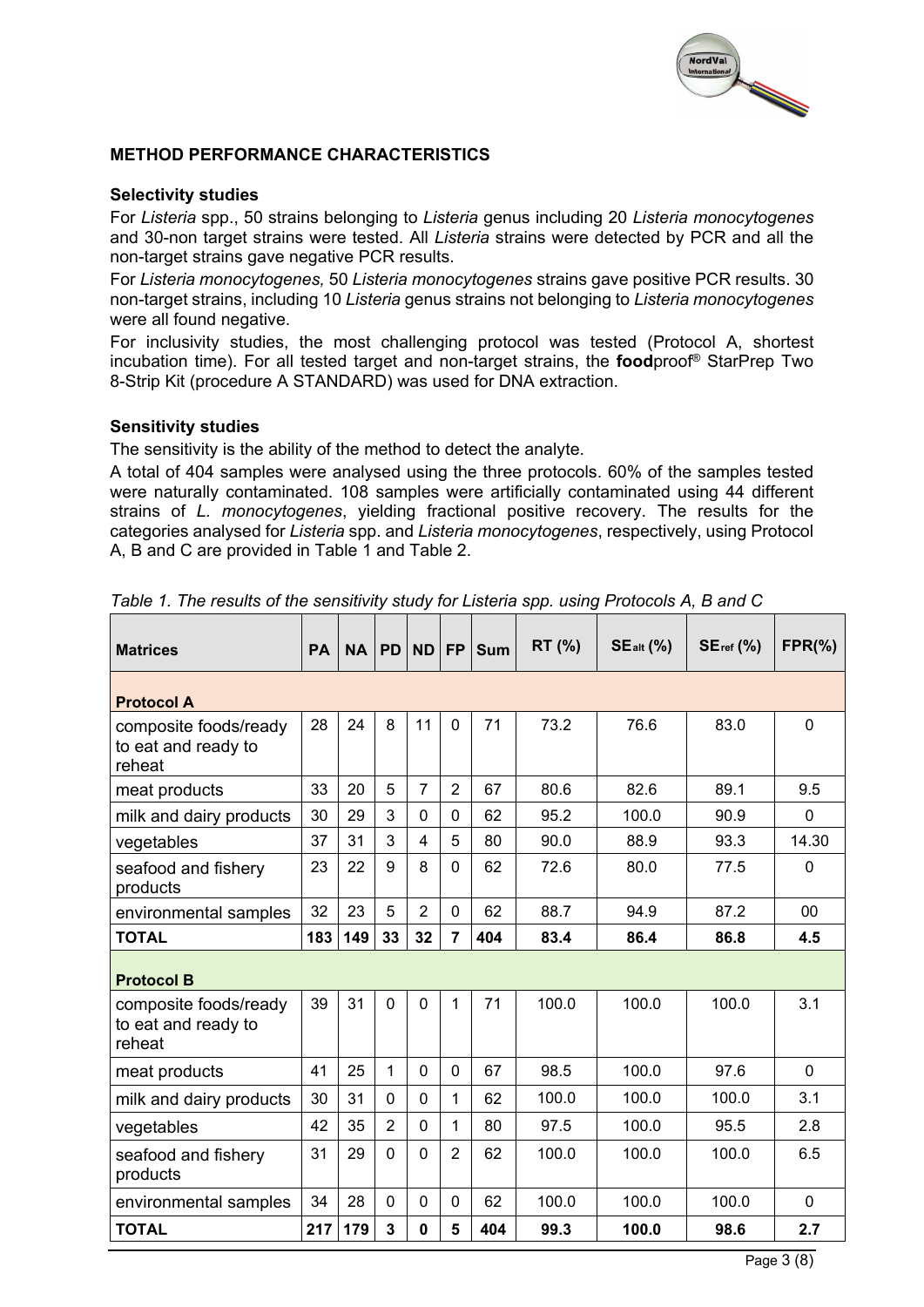

| <b>Matrices</b>                                        | <b>PA</b> | <b>NA</b> | <b>PD</b>      | <b>ND</b> | <b>FP</b>      | <b>Sum</b> | $RT$ (%) | $SE_{alt}$ (%) | $SE_{ref}$ (%) | $FPR(\% )$   |
|--------------------------------------------------------|-----------|-----------|----------------|-----------|----------------|------------|----------|----------------|----------------|--------------|
| <b>Protocol C</b>                                      |           |           |                |           |                |            |          |                |                |              |
| composite foods/ready<br>to eat and ready to<br>reheat | 39        | 30        | $\mathbf 0$    | $\Omega$  | $\overline{2}$ | 71         | 100.0    | 100.0          | 100.0          | 6.3          |
| meat products                                          | 40        | 24        | $\overline{2}$ |           | 0              | 67         | 95.5     | 97.7           | 95.3           | $\mathbf{0}$ |
| milk and dairy products                                | 29        | 28        | 1              | $\Omega$  | 4              | 62         | 96.8     | 96.8           | 96.8           | 12.9         |
| vegetables                                             | 42        | 35        | $\overline{2}$ | $\Omega$  | 1              | 80         | 97.5     | 100.0          | 95.5           | 2.8          |
| seafood and fishery<br>products                        | 31        | 27        | 3              | $\Omega$  |                | 62         | 95.2     | 100.0          | 91.2           | 3.6          |
| environmental samples                                  | 34        | 27        | $\Omega$       | $\Omega$  | 1              | 62         | 100.0    | 100.0          | 100.0          | 3.6          |
| <b>TOTAL</b>                                           | 215       | 171       | 8              |           | 9              | 404        | 97.5     | 99.1           | 96.4           | 5.0          |

PA = number of obtained results that are positive with both the alternative and the reference method

NA = number of obtained results that are negative with both the alternative and the reference method

ND = number of obtained results that are negative with the alternative method and positive with the reference method (possible false negative)

PD = number of obtained results that are positive with the alternative method and negative with the reference method (possible false positive)

FP = false positive result

RT = the relative trueness; the degree of correspondence between the response obtained by the alternative method and the reference method

SE = the sensitivity; the ability of the method to detect the analyte

(SEalt = sensitivity of the alternative method,  $SE_{ref}$  = sensitivity of the reference method)

FPR = False positive rate

| <b>Matrices</b>                                           | <b>PA</b> | <b>NA</b> | PD. | <b>ND</b>      | <b>FP</b>      | <b>Sum</b> | RT (%) | $SE_{alt}$ (%) | $SEref$ (%) | $FPR(\% )$   |  |
|-----------------------------------------------------------|-----------|-----------|-----|----------------|----------------|------------|--------|----------------|-------------|--------------|--|
| <b>Protocol A</b>                                         |           |           |     |                |                |            |        |                |             |              |  |
| composite<br>foods/ready to eat<br>and ready to<br>reheat | 23        | 32        | 9   | $\overline{7}$ | $\mathbf 0$    | 71         | 77.5   | 82.1           | 76.9        | $\mathbf 0$  |  |
| meat products                                             | 23        | 28        | 6   | 9              | 1              | 67         | 77.6   | 76.3           | 84.2        | 3.4          |  |
| milk and dairy<br>products                                | 30        | 29        | 3   | $\Omega$       | $\mathbf{0}$   | 62         | 95.2   | 100.0          | 90.9        | $\mathbf{0}$ |  |
| vegetables                                                | 28        | 42        | 3   | 5              | $\overline{2}$ | 80         | 88.8   | 83.8           | 91.9        | 4.7          |  |
| seafood and<br>fishery products                           | 21        | 25        | 7   | 9              | $\Omega$       | 62         | 74.2   | 75.7           | 81.1        | $\Omega$     |  |
| environmental<br>samples                                  | 31        | 24        | 5   | 2              | $\Omega$       | 62         | 88.7   | 94.7           | 86.8        | $\mathbf 0$  |  |
| <b>TOTAL</b>                                              | 156       | 180       | 33  | 32             | 3              | 404        | 83.7   | 85.1           | 85.1        | 1.6          |  |

*Table 2. The results of the sensitivity study for Listeria monocytogenes using Protocols A, B and C*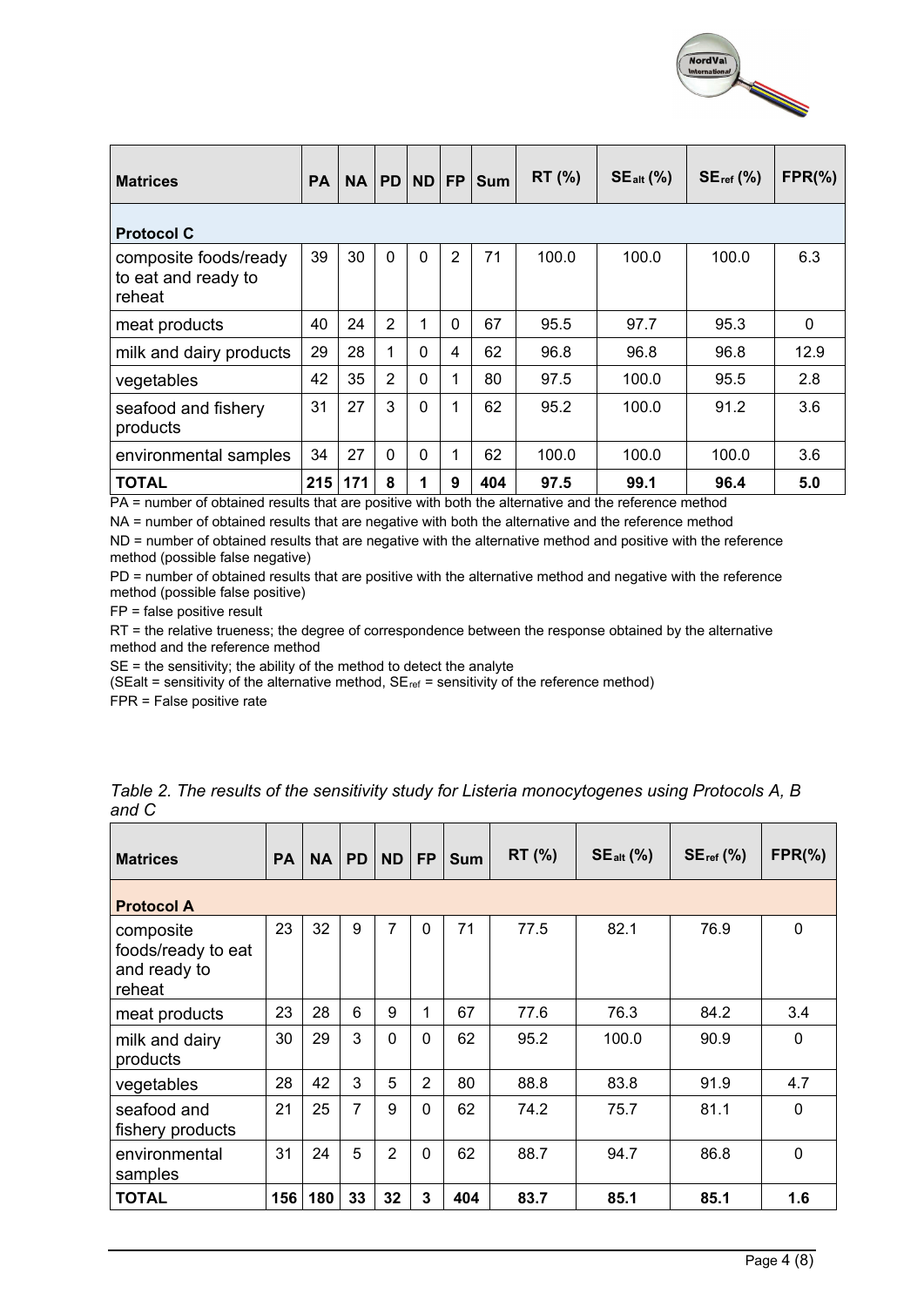

| <b>Matrices</b>                                           | PA  | <b>NA</b> | <b>PD</b>      | <b>ND</b>      | <b>FP</b>               | <b>Sum</b> | RT (%) | $SE_{alt}$ (%) | $SE_{ref}$ (%) | $FPR(\% )$  |  |  |
|-----------------------------------------------------------|-----|-----------|----------------|----------------|-------------------------|------------|--------|----------------|----------------|-------------|--|--|
| <b>Protocol B</b>                                         |     |           |                |                |                         |            |        |                |                |             |  |  |
| composite<br>foods/ready to eat<br>and ready to<br>reheat | 30  | 40        | 0              | $\overline{0}$ | $\mathbf{1}$            | 71         | 100.0  | 100.0          | 100.0          | 2.4         |  |  |
| meat products                                             | 31  | 33        | 1              | 1              | 1                       | 67         | 97.0   | 97.0           | 97.0           | 2.9         |  |  |
| milk and dairy<br>products                                | 30  | 31        | 0              | $\mathbf 0$    | 1                       | 62         | 100.0  | 100.0          | 100.0          | 3.1         |  |  |
| vegetables                                                | 34  | 46        | $\overline{0}$ | $\mathbf 0$    | $\overline{0}$          | 80         | 100.0  | 100.0          | 100.0          | $\mathbf 0$ |  |  |
| seafood and<br>fishery products                           | 30  | 31        | 0              | $\mathbf 0$    | 1                       | 62         | 100.0  | 100.0          | 100.0          | 3.1         |  |  |
| environmental<br>samples                                  | 33  | 29        | 0              | $\mathbf 0$    | $\mathbf 0$             | 62         | 100.0  | 100.0          | 100.0          | $\mathbf 0$ |  |  |
| <b>TOTAL</b>                                              | 188 | 210       | 1              | 1              | $\overline{\mathbf{4}}$ | 404        | 99.5   | 99.5           | 99.5           | 1.9         |  |  |
| <b>Protocol C</b>                                         |     |           |                |                |                         |            |        |                |                |             |  |  |
| composite<br>foods/ready to eat<br>and ready to<br>reheat | 30  | 38        | 0              | $\mathbf 0$    | 3                       | 71         | 100.0  | 100.0          | 100.0          | 7.3         |  |  |
| meat products                                             | 32  | 33        | $\overline{2}$ | $\mathbf 0$    | 0                       | 67         | 97.0   | 100.0          | 94.1           | $\Omega$    |  |  |
| milk and dairy<br>products                                | 29  | 28        | 1              | $\overline{0}$ | 4                       | 62         | 96.8   | 96.8           | 96.8           | 12.9        |  |  |
| vegetables                                                | 34  | 45        | 0              | $\overline{0}$ | $\mathbf{1}$            | 80         | 100.0  | 100.0          | 100.0          | 2.2         |  |  |
| seafood and<br>fishery products                           | 30  | 29        | $\overline{2}$ | $\Omega$       | $\mathbf{1}$            | 62         | 96.8   | 100.0          | 93.8           | 3.3         |  |  |
| environmental<br>samples                                  | 33  | 27        | 0              | $\overline{0}$ | $\overline{2}$          | 62         | 100.0  | 100.0          | 100.0          | 6.9         |  |  |
| <b>TOTAL</b>                                              | 188 | 200       | 5              | $\mathbf 0$    | 11                      | 404        | 98.5   | 99.5           | 97.4           | 5.2         |  |  |

See abbreviation of PA, NA etc. under Table 1.

The observed values for the deviating results (ND-PD) and (ND+PD) are below the acceptability limits and were hence met for each individual category and for all the combined categories for all three protocols.

## **Level of Detection (LOD) and Relative Level of Detection (RLOD)**

The level of detection  $(LOD_{50})$  is the smallest number of culturable microorganisms that can be detected in the sample in 50% of occasions.

The relative level of detection is the ratio of the LOD of the alternative method and the LOD of the reference method.

Eight (matrix/strains) pairs were analysed by the alternative method for *Listeria* spp. detection and six (matrix/strain) pairs for *L. monocytogenes* by using the three protocols for the alternative method and the reference method.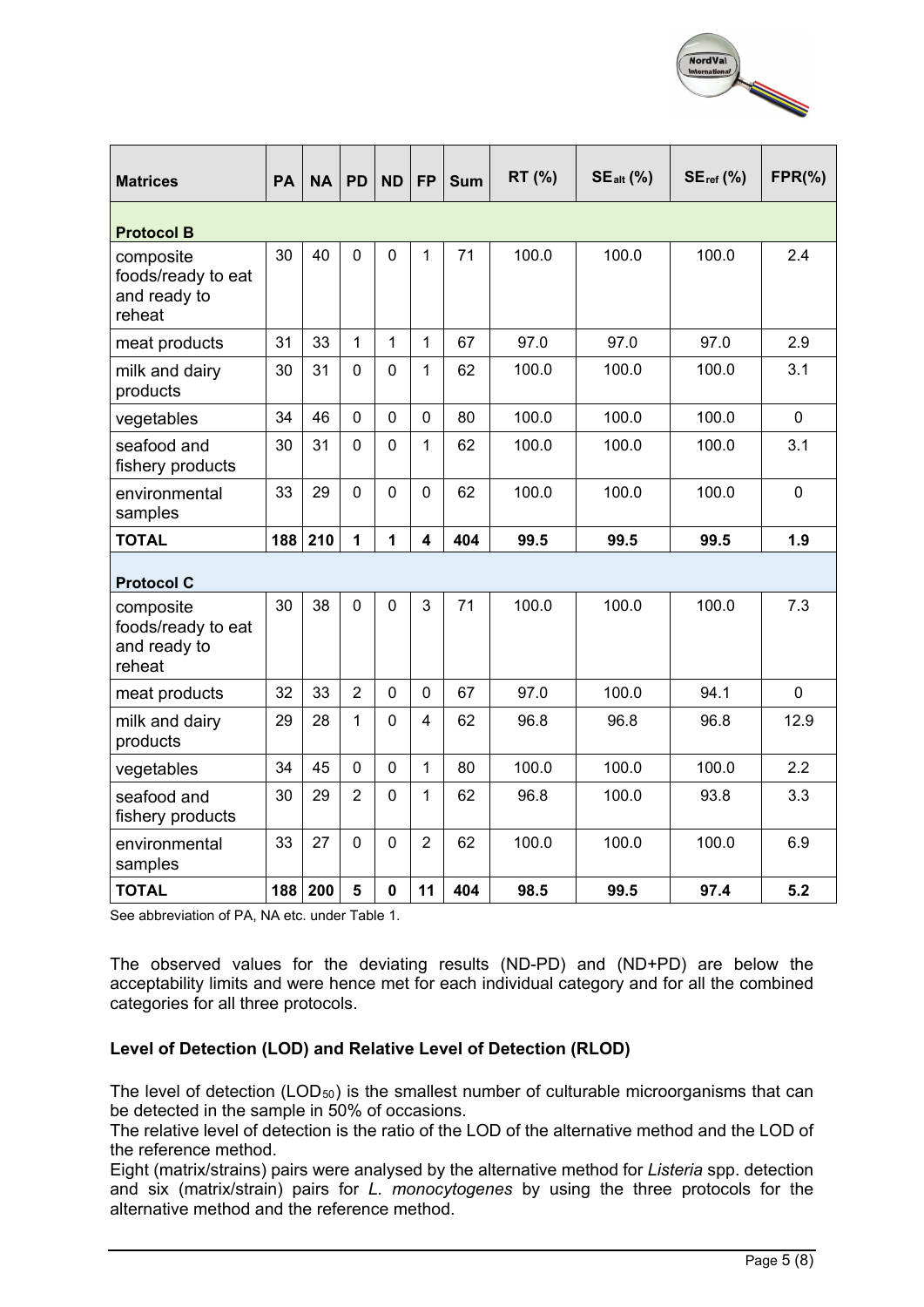

The LOD<sub>50</sub> of the alternative method varied from 0.4 to 1.0 CFU/test portion (Protocol A) and from 0.3 to 1.1 CFU/test portion (Protocols B and C) and the  $\text{LOD}_{50}$  of the reference method varied from 0.3 to 1.1 CFU/test portion.

The RLOD is close to 1.0 and is acceptable according to the criteria (acceptance level of 1.5 for the paired studies (Protocols B and C) and 2.5 for the unpaired study (Protocol A), respectively).

#### **Interlaboratory study**

16 collaborators were involved in the study. Each analyzed 24 blind coded cheese samples inoculated with *Listeria monocytogenes* using both the reference method and Protocol A but using either the **food**proof® StarPrep Two Kit or the **food**proof® StarPrep Two 8-Strip Kit depending on the material available in their laboratory.

The targeted inoculation levels were 0 CFU/25g, 1.5 CFU/25g and 6 CFU/25g.

Results from six collaborators were excluded for interpretation as either the analyses were carried out too late or due to the fact that a high number of positive PCR results were obtained for uninoculated samples, leaving valid results from 10 collaborators.

The positive results obtained by the reference method are provided in Table 3.

| <b>Laboratories</b>      |                                                          | <b>Contamination level</b> |                |  |  |  |  |  |  |  |
|--------------------------|----------------------------------------------------------|----------------------------|----------------|--|--|--|--|--|--|--|
|                          | $\mathsf{L}_0$                                           | L <sub>1</sub>             | L <sub>2</sub> |  |  |  |  |  |  |  |
| D                        | 0/8 <sup>a</sup>                                         | 4/8 <sup>b</sup>           | $8/8^\circ$    |  |  |  |  |  |  |  |
| E                        | 0/8                                                      | 6/8                        | 8/8            |  |  |  |  |  |  |  |
| G                        | 0/8                                                      | 7/8                        | 8/8            |  |  |  |  |  |  |  |
| Н                        | 0/8                                                      | 6/8                        | 8/8            |  |  |  |  |  |  |  |
|                          | 0/8                                                      | 7/8                        | 8/8            |  |  |  |  |  |  |  |
| Κ                        | 0/8                                                      | 7/8                        | 8/8            |  |  |  |  |  |  |  |
| М                        | 0/8                                                      | 6/8                        | 8/8            |  |  |  |  |  |  |  |
| N                        | 0/8                                                      | 8/8                        | 8/8            |  |  |  |  |  |  |  |
| O                        | 0/8                                                      | 7/8                        | 8/8            |  |  |  |  |  |  |  |
| P                        | 0/8                                                      | 4/8                        | 8/8            |  |  |  |  |  |  |  |
| Total                    | $P_0 = 0/8$                                              | $P_1 = 62/80$              | $P_2 = 80/80$  |  |  |  |  |  |  |  |
| $L_0$ = negative control |                                                          |                            |                |  |  |  |  |  |  |  |
|                          | $L_1$ = 1.5 CFU/25g                                      |                            |                |  |  |  |  |  |  |  |
|                          | $L_2$ = 6.0 CFU/25g                                      |                            |                |  |  |  |  |  |  |  |
|                          | a Number of positive reference method results at level 0 |                            |                |  |  |  |  |  |  |  |
|                          | b Number of positive reference method results at level 1 |                            |                |  |  |  |  |  |  |  |
|                          | c Number of positive reference method results at level 2 |                            |                |  |  |  |  |  |  |  |

*Table 3. Positive results by the reference method*

The positive results obtained by the alternative method are provided in Table 4 (*Listeria* spp.) and Table 5 (*Listeria monocytogenes*).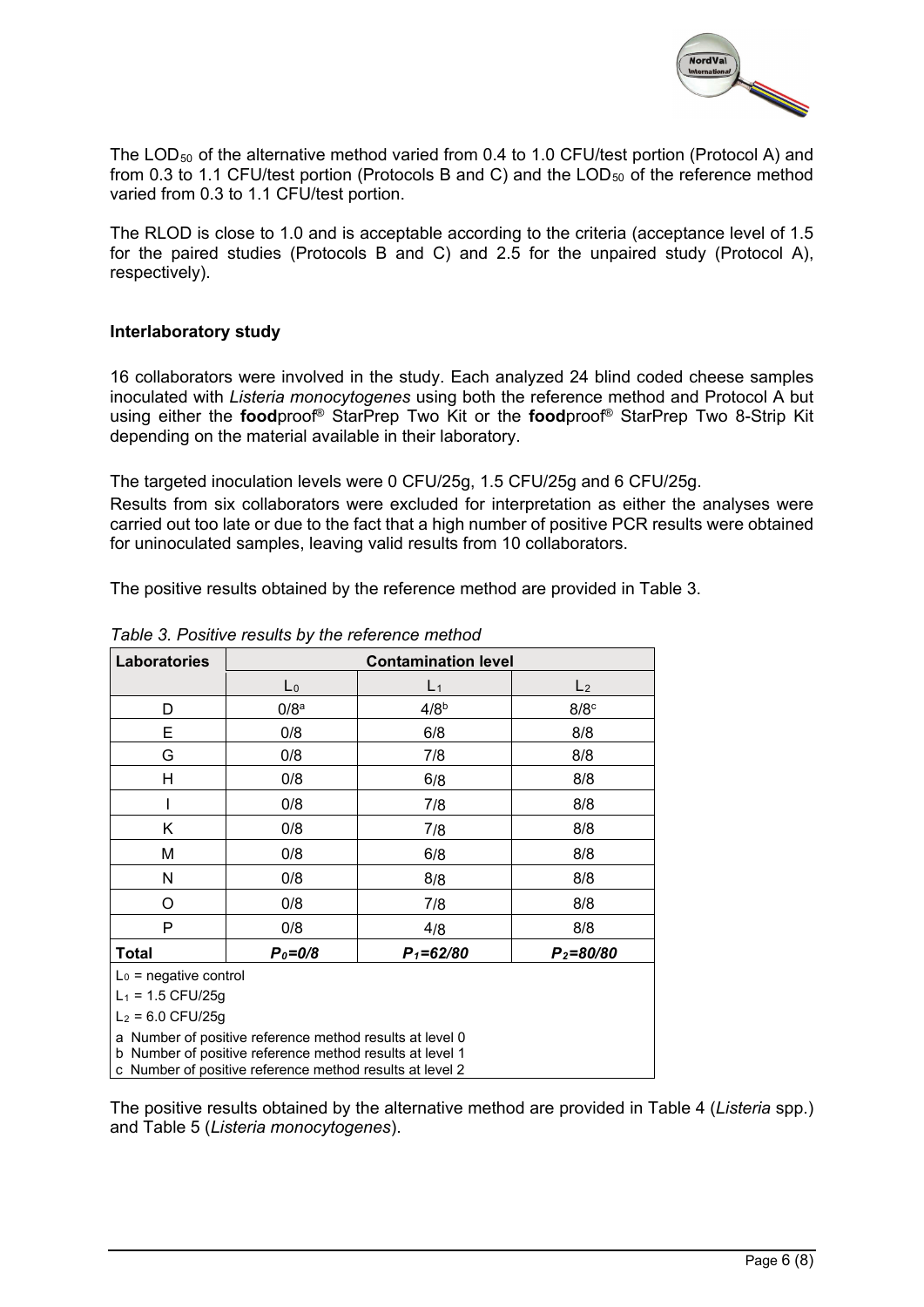

| Laboratories |                  |                  |               | <b>Contamination level</b> |                    |                  |  |
|--------------|------------------|------------------|---------------|----------------------------|--------------------|------------------|--|
|              |                  | $\mathsf{L}_0$   |               | L <sub>1</sub>             | L <sub>2</sub>     |                  |  |
|              | Screening        | Confirmed        | Screening     | Confirmed                  | Screening          | Confirmed        |  |
| D            | 0/8 <sup>a</sup> | 0/8 <sup>b</sup> | $6/8^\circ$   | 6/8 <sup>d</sup>           | $8/8$ <sup>e</sup> | 8/8 <sup>f</sup> |  |
| Е            | 0/8              | 0/8              | 6/8           | 6/8                        | 8/8                | 8/8              |  |
| G            | 0/8              | 0/8              | 6/8           | 6/8                        | 8/8                | 8/8              |  |
| н            | 0/8              | 0/8              | 6/8           | 6/8                        | 8/8                | 8/8              |  |
|              | 0/8              | 0/8              | 6/8           | 6/8                        | 8/8                | 8/8              |  |
| Κ            | 1/8              | 0/8              | 6/8           | 6/8                        | 8/8                | 8/8              |  |
| M            | 0/8              | 0/8              | 5/8           | 5/8                        | 8/8                | 8/8              |  |
| N            | 0/8              | 0/8              | 8/8           | 8/8                        | 8/8                | 8/8              |  |
| O            | 0/8              | 0/8              | 7/8           | 7/8                        | 8/8                | 8/8              |  |
| P            | 2/8              | 0/8              | 7/8           | 6/8                        | 8/8                | 8/8              |  |
| <b>Total</b> | $P_0 = 3/80$     | $CP0=0/80$       | $P_1 = 63/80$ | $CP_1 = 62/80$             | $P_2 = 80/80$      | $CP2=80/80$      |  |

*Table 4. Positive results (before and after confirmation) by the alternative method – Listeria* **spp.**

 $L_0$  = negative control

 $L_1$  = 1.5 CFU/25g

 $L_2$  = 6.0 CFU/25g

a Number of positive alternative method results at level 0

b Number of confirmed positive alternative method results at level 0

c Number of positive alternative method results at level 1

d Number of confirmed positive alternative method results at level 1

e Number of positive alternative method results at level 2

f Number of confirmed positive alternative method results at level 2

| Table 5. Positive results (before and after confirmation) by the alternative method |  |  |  |
|-------------------------------------------------------------------------------------|--|--|--|
| – Listeria monocytogenes                                                            |  |  |  |

| Laboratories |                  |                  |                    | <b>Contamination level</b> |                    |                    |  |
|--------------|------------------|------------------|--------------------|----------------------------|--------------------|--------------------|--|
|              |                  | $\mathsf{L}_0$   |                    | L <sub>1</sub>             | L <sub>2</sub>     |                    |  |
|              | Screening        | Confirmed        | Screening          | Confirmed                  | Screening          | Confirmed          |  |
| D            | 0/8 <sup>a</sup> | 0/8 <sup>b</sup> | $6/8$ <sup>c</sup> | 6/8 <sup>d</sup>           | $8/8$ <sup>e</sup> | $8/8$ <sup>f</sup> |  |
| Е            | 0/8              | 0/8              | 5/8                | 5/8                        | 8/8                | 8/8                |  |
| G            | 0/8              | 0/8              | 6/8                | 6/8                        | 8/8                | 8/8                |  |
| н            | 0/8              | 0/8              | 6/8                | 6/8                        | 8/8                | 8/8                |  |
|              | 0/8              | 0/8              | 6/8                | 6/8                        | 8/8                | 8/8                |  |
| Κ            | 1/8              | 0/8              | 6/8                | 6/8                        | 8/8                | 8/8                |  |
| M            | 0/8              | 0/8              | 5/8                | 5/8                        | 8/8                | 8/8                |  |
| N            | 0/8              | 0/8              | 8/8                | 8/8                        | 8/8                | 8/8                |  |
| O            | 0/8              | 0/8              | 7/8                | 7/8                        | 8/8                | 8/8                |  |
| P            | 2/8              | 0/8              | 7/8                | 6/8                        | 8/8                | 8/8                |  |
| <b>Total</b> | $P_0 = 3/80$     | $CP0=0/80$       | $P_1 = 62/80$      | $CP1=61/80$                | $P_2 = 80/80$      | $CP2=80/80$        |  |

 $L_0$  = negative control

 $L_1$  = 1.5 CFU/25g

 $L_2$  = 6.0 CFU/25g

a Number of positive alternative method results at level 0

b Number of confirmed positive alternative method results at level 0

c Number of positive alternative method results at level 1

d Number of confirmed positive alternative method results at level 1

e Number of positive alternative method results at level 2

f Number of confirmed positive alternative method results at level 2